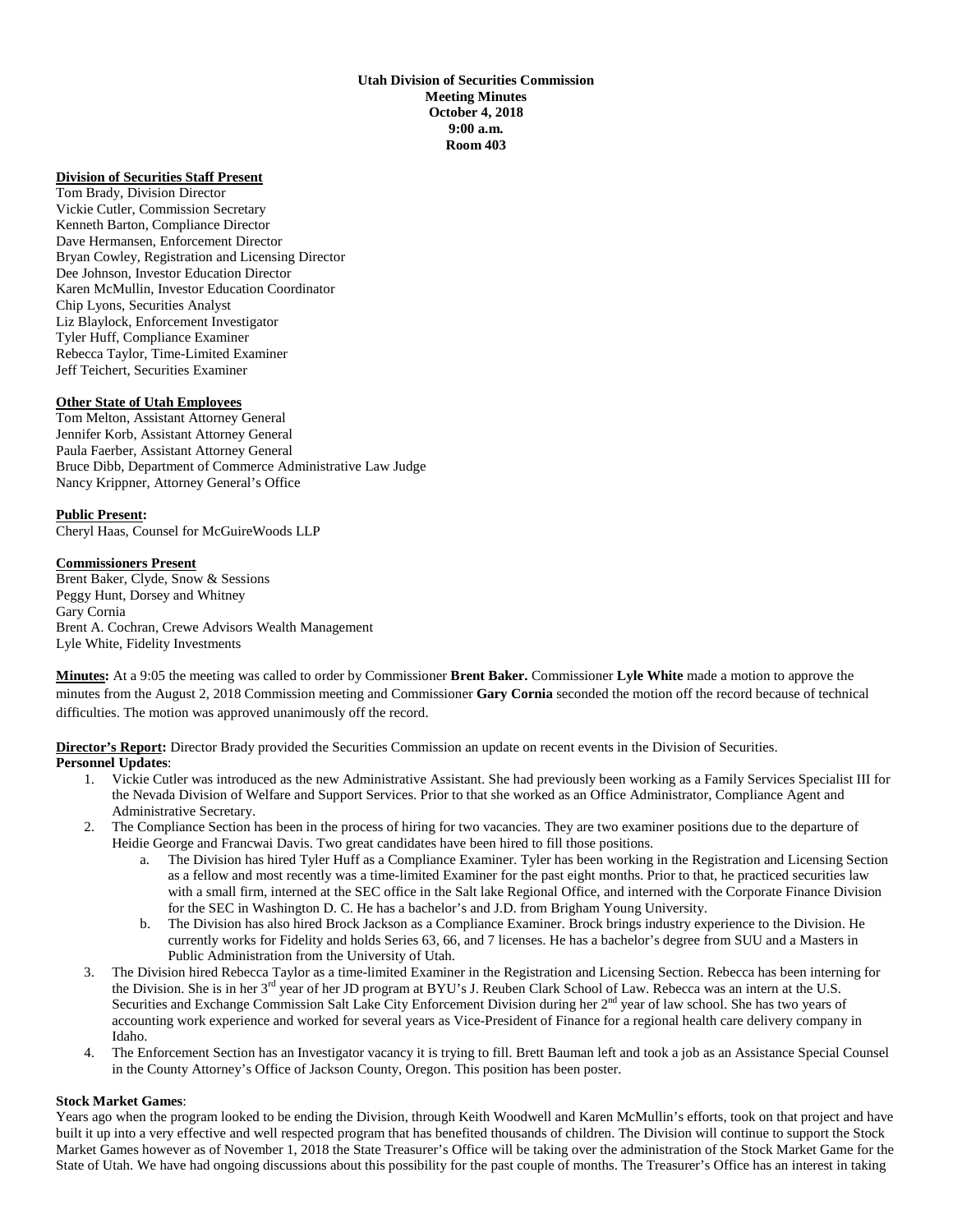on this responsibility and for a variety of factors I have made the decision to shift the administrative responsibilities. The Division will continue to support the Stock Market Game, just in a different role.

# **2018 NASAA Enforcement Report**:

Information is submitted from each state, members and provinces in Canada by survey and NASAA analyzes trends. Some interesting findings were discussed by Tom Brady:

- 1. Survey reveals that seniors remain a primary target of fraudsters.
- 2. NASAA identified the offer and sale of unregistered securities offerings as the scheme used by individuals most often to victimize seniors and other vulnerable adults.
- 3. Enforcement Actions: large increase, 24%, against unregistered individuals and forms.
- 4. A 9% increase in actions against registered individuals and firms. It's significant because it reverses a two-year trend of registered individuals and firms constituting the majority of Enforcement Actions.
- 5. First time in three years IA firms and representatives significantly outnumbered broker-dealer firms and agents as respondents in state enforcement actions. This is a new trend. It mirrors Utah in some respects except it's a misleading statistic because our actions against IA's are typically through routine audits, for cause actions are against broker-dealers. It's along the lines of 50/50 in total enforcement actions.
- 6. Investigations: growing number of investigations of unregistered individuals. Increase of 40% since 2015. In light of recent state enforcement efforts against fraudulent activity involving crypto-currencies, this trend is likely to continue. Certainly true for our Enforcement Section in Utah. Since November over 50% of our complaints have involve crypto-currencies as the product being sold.

**Enforcement Section Report:** Dave Hermansen provided the Securities Commission an update on the Enforcement Section.

- 1. Tom's numbers reported fall right in with what we are seeing in the state of Utah.
- 2. There are currently 56 cases being investigated. We have 20 that are being prosecuted, 9 Order to Show Cause documents that need to be drafted, we have 4OSCs that are stayed currently and 8 that are outstanding that are trying to be settled or move forward.
- 3. Criminal Activities:
	- a. On 8/13/2018 Mark Bowman and Manley Logan entered into a pleading of Securities fraud each in Third District Court. About a week and a half ago Manley Logan was sentenced for his involvement in that case, 36 months of probation and to pay restitution. Mr. Bowman will be sentenced next month and it will be reported on at the next commission meeting.
	- b. On 8/23/2018 criminal charges were filed by Salt Lake County, this is in the case of Mojo Fitness and misuse of \$50,000, the charges included 1 count of securities fraud and 1 count of theft.
	- c. On 8/27/2018 the Utah Attorney General's Office filed criminal charges against Thomas Schultz and his entity Stove in a Can, the charges included 8 counts of securities fraud and 1 count of pattern of unlawful activity.
	- d. On 9/24/2018 Dallas Tall, in the Accelerated Wealth Case, after pleading guilty to 2 third degree felonies he's currently in prison on other charges and has other charges pending on him. He will be incarcerated in excess of 15 years based on the other charges. He pleaded guilty to 2 third degree felonies but we charged him with 9 felonies including 5 counts of securities fraud and 1 count of pattern of unlawful activity. To date in that particular case investors are still owed in excess of \$1.8 million.
	- e. On 9/27/2018 in the Big Jersey case that involved other agencies one of the main salespeople, Johnathan Shockaire, pleaded guilty to 2 felony counts of conspiracy to commit fraud and money laundering. He will be sentenced in late November 2018 on those charges.
	- f. On 9/28/2018 Utah Attorney General's Office filed an Order to Show Cause against one of our past respondents Jeppesen; a hearing was held in our office. In the Criminal Court he was ordered to pay \$488,000 in restitution and should have been paid by now, he did not pay it, so the Order to Show Cause was issued and Judge Hansen presided over that, Mr. Jeppesen did not appear, and a \$25,000 arrest warrant was issued for bail. A new hearing is scheduled for Mr. Jeppesen on 10/12/2018 with Judge Hansen.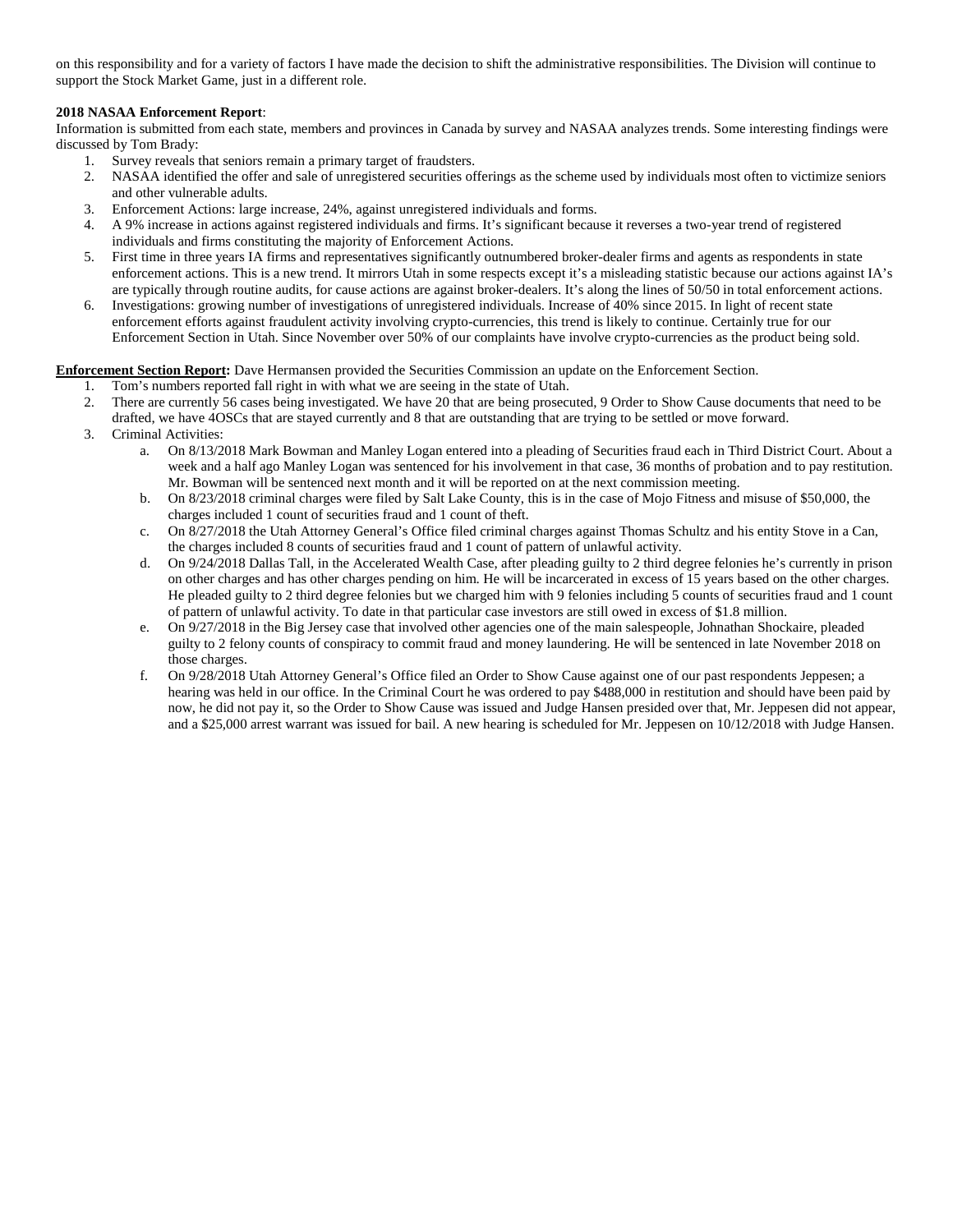**Compliance Section Report:** Ken Barton provided the Securities Commission with an update on the Compliance Section.

- 1. Exam Statistics YTD 2018: 21 Compliance Exams were initiated, 16 exams were For Cause exams triggered by investor complaints or regulatory agency referrals, 5 are routine exams. The difference between the For Cause exams and Routine exams is primarily of function of being understaffed. Whenever the Division is understaffed priority is on For Cause exams that involve an investor complaint or an agency referral that we believe needs to be looked at quickly. As a result of prioritization the Division will always give difference to the For Cause exams over routine exams.
- 2. Compliance has also completed 15 Investment Advisor License approval exams.
- 3. Compliance has filed 8 administrative actions and referred 3 criminal actions. Two of the administrative actions are on the 10/04/2018 agenda to seek approval for negotiated Stipulation and Consent Orders. Two administrative actions are stayed pending the conclusion of criminal court cases. One administrative action is on appeal with the Utah Court of Appeals with no information since our last commission meeting. Three administrative actions are still in progress with the Division seeking negotiated settlements or disposition via hearing. For the 3 criminal referred actions one case is completed with regard to the Guilt and Innocent section of the case and the Division is awaiting a sentencing hearing that has been delayed and rescheduled to allow the Defendants an opportunity to raise funds for victim restitution. One case is stayed pending an appeal. The third criminal case is with the Trial Court with no new information to report since our last commission meeting.

**Question 1:** When you go in for a For Cause exam is your scope of exam focused on whatever the complaint has been doing or do you expand it a little more broadly? Ken responded that each For Cause exam is look at carefully and typically the Division will begin with the scope specific to the investor complaint but then typically it begins to turn out a bit to see if there are other investors in that branch office or investment advisor firm that would also potentially be subject to the same kind of issue the complainant had but really it depends on the nature of the complaint. But, we do not exclusively look at the one specific investor if we have good cause to expand the Division will expand to the point of conducting a full exam.

**Question 2:** How often do you do the random exams, how often do you get to each place? The primary population of the people the Division will do exams for is going to be the state-covered investment advisor firms. Of the state-covered investment advisor firms the Divisions has about 250 of those licensees. So, with 5 Examiners that are available at full staff, if half of those exams are For Cause exams that could involve that population there are, the bulk of all routine exams are going to be that population. If you look at 25 to 50 exams per year you are looking a 10 year cycle time. There are certain investment advisor firms that offer very narrow services such as a referral firm, without money management, a low-risk advisor firm, are going to be moved down and the higher-risk investment advisor firms, typically one that might offer in addition to normal market products, alternative investment products and investments in alternative investments the Division has a RISK program where the Division assigns a numerical value based on characteristics of the firm and the Division sorts that by risk. (22:18)

**Question 3:** Does the Division do any targeted areas and target those verses more random?

The Division calls those sweep exams, and the Division has done a few sweep exams recently on broker-dealer firms looking at a very narrow specific item which are individuals on heightened supervision for the broker-dealer firms that are located with their home office in the state of Utah so the Division conducted that vary narrow exam. The credit union cases involving the firms, one of which is on today's agenda, would be an example of a sweep exam where the Division goes in and looks at an advertising situation.

**Registration and Licensing:** Bryan Cowley provided the Securities Commission with an update on the Registration and Licensing Section.

- 1. In the past commission meeting it was discussed on average the Division has about 50 RIA licensing applications each year.
- 2. The trend in applications, something that Chair Brent Baker discussed at the Securities Section CLE, is to use a compliance consultant.
- 3. Sheila Thomas began tracking the applications in 2014. Over the past 4 years, of the 257 applications 105 did not have a consultant or 40%. She has received 27 applications from different consulting firms. The highest are:
	- a. RIA in a Box 21 with applications
	- b. XY Planning 14 with applications
	- c. RIA Registrar with 11 applications
	- d. NCS Regulatory 8 with application
	- e. Received at least 8 of the 257 applications from law firms
	- f. 1 from CPA
- 4. There are pros applications are uniform; less expensive for daily compliance and audit preparation than attorneys; can create a culture of compliance.
- 5. There are cons as compared to attorneys, e.g., no legal support, no representation, no privilege.
- 6. Cost is about \$3k to start and \$200-\$2k a month for ongoing compliance.
- 7. For the time being, the trend is to have someone else on the side of the adviser in the process of licensing with the State of Utah.

**Question 1**: Explain what the Consultant does? Example: if the individual is a broker-dealer and they are leaving a broker-dealer firm to pursue business themselves, get clients, etc. and want to become a state covered registered investment advisor they need to fill out an application with us. During the application process we're going to ask them for several documents: a written supervisor procedure, form ADV, getting on the CRD, etc. Most of the individuals on the ED side are familiar with products but not familiar with the regulation and they'll outsource the compliance function to a Compliance Consult typically during the initial stages so they can get on track.

**Investor Education:** Karen McMullin provided the Securities Commission with an update on the Investor Education Section.

- 1. Since the last Commission meeting in August, the Division has participated in 9 events with an estimated audience of 972. The events included URS Educational Seminars, PEHP Medicare Seminars, a Stock Market Game Training for teachers and a Consumer Fraud and Business Symposium.
- 2. In 2018, the Division has participated in 57 events with an estimated audience total of 19,107.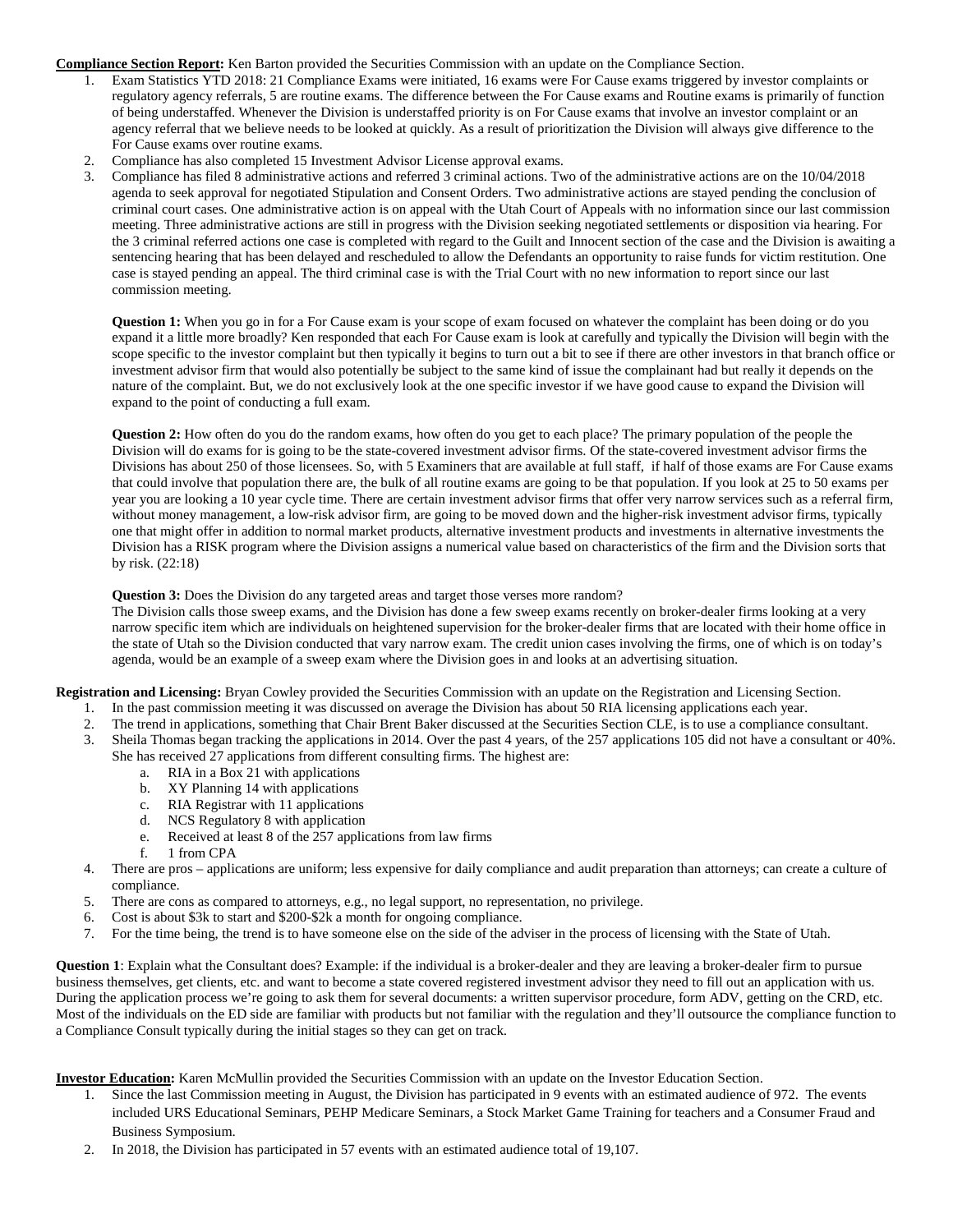- 3. Stock Market Game Update The Fall 2018 10 week Student Session began on Sept. 24. At the present time, there are 1617 teams participating under the registration of 94 advisors. The estimated number of students participating statewide is 4,469.
- 4. Over the past 6 weeks, the Division of Securities has been working with the Utah State Treasurer's Office to take over the administration of the Stock Market Game beginning on November 1, 2018. After this date, all Stock Market Game related events going forward will be handled by the Treasurer's Office, including the Awards Banquet scheduled for January 4, 2019.
- 5. UCFEE Report The Utah State Treasurer David Damschen held a meeting on Sept. 25 to reconvene the Utah Council on Financial and Economic Education (UCFEE). Tom Brady represented the Division at this meeting where the changes in the administration of the Stock Market Game were discussed and the efforts for continued Financial Literacy collaboration throughout the State were offered.
- 6. Future Events **–** We presently have three events scheduled in Oct. and Nov. Due to the increased caseload, the Division has declined invitations to participate in additional events during Oct., Nov. and Dec.
- *7.* Success Stories In July of 2016, I met a URS member at a URS Pre-Retirement Seminar. After hearing the Division's Investor Protection message, the member asked additional questions and indicated the desire for additional education for he and his wife as they prepare for retirement. They came to our office for an individual education appointment and also kept in contact afterward with additional questions. In Sept. 2018, the URS member recognized me in another location at another event and explained how helpful the additional education was for he and his wife. He responded with the following: "I am pleased to inform you that the services and investment tools provided were an absolute success in helping get our retirement back on track. Thank you so much for taking time to educate both if us on investments."

### **Education and Training Fund Report:**

Bryan Cowley presented the Division of Securities Education and Training Fund Report and noted the NASAA addition. Following the presentation of the Education and Training fund Commissioner **Brent Baker** called for a motion to approve. Commissioner **Gary Cornia** made the motion to approve the funding request, in the amount of \$20,000.00, to the Education and Training Fund. Commissioner **Brent Cochran** seconded the motion. The motion was approved unanimously.

# **Back on the record at 10:05 A.M.**

# **Consideration and Approval of Proposed Orders:**

# **LPL Financial LLC, CRD #6413, SD-18-0034: Stipulation and Consent Order. (Tom Melton)**

Tom Melton reported LPL is a California limited liability company and a securities broker registered with the SEC, a member of FINRA and a member in all 50 states including D.C, Puerto Rico and the Virgin Islands. It is also a federal covered Investment Advisor with the SEC. LPL conducts business in Utah through networking agreements with, among others, Cyprus Credit Union and Mountain America Credit Union who are not licensed as broker-dealers. In 2015 and 2016 the Division conducted examinations and alleged that LPL failed to comply with regulatory guidance and requirements governing network agreements which resulted in the filing of a petition in April 2018. This Order will fully resolve all claims the Division has against Respondents pertaining to the Order to Show Cause. It is hereby ordered that:

- 1. Respondent shall cease and desist from violating the act and complying in the future;<br>2. Respondent has agreed to a censure:
- Respondent has agreed to a censure;
- 3. Respondent shall pay a fine, jointly and severally, of (a) \$200,000 to be paid to the Division within ten days after the entry of the order and;
- 4. Respondent has agreed to the following:
	- a. LPL will require that all DBA names and their uses comply with a DBA policy attached to the Stipulation and Consent Order which was negotiated by both parties;
	- b. LPL will ensure that all advertisements, correspondences, letterhead, brochures, web pages, business cards relating to LPL Services under a networking agreement comply with the requirements;
	- c. All LPL business conducted on credit union premises will be in an area physically separate from the credit union's regular business activities;
	- d. All prominent LPL signage will be clearly visible;
	- e. Website clearly disclose that a person is leaving the credit union, or DBA site, and clearly communicate the distinction;
	- f. LPL will ensure that their registered representatives employed by the credit union consistently identify themselves as LPL registered representatives when offering LPL services including in voicemail greetings;
	- g. LPL registered representatives will use job title, business cards, name plates, email address, etc. that will comply with the guidelines in the DBA policy;
	- h. LPL also agrees that it's associated persons will create a culture of compliance in a matter consistent with FCC and FINRA guidance, LPL's own written supervisory procedures, Utah law and the terms of this order;
	- i. LPL will provide specific training to its registered representatives in Utah credit unions and will submit proposed training materials to the Division prior to their implementation;
	- j. Within 365 days LPL has agreed to conducted unannounced examinations with no fewer than 6 branch offices to ensure compliance;

Commissioner **Brent Baker** called for a motion to approve. Commissioner **Peggy Hunt** made the motion to approve the proposed Stipulation and Consent Order. Commissioner **Brent Cochran** seconded the motion. The motion was approved unanimously.

# **Globa, Inc; Kenneth Ekow Andam; SD-16-0033, SD-16-0034: Order on Motion for Summary Judgment (Jennifer Korb)**

Jennifer Korb reported this matter is on the agenda today because there is a pending Motion for Summary Judgment that was filed by the Division on August 3, 2018. Respondents filed a response to the Motion through his counsel Mary Corporon on August 13, 2018. In that response Respondents didn't oppose the granting of summary judgment and agreed that it would be appropriate and only took issue with the fine amount. The Division replied in support of the Motion on August 20, 2018, respondent Globa, Inc. failed to respond to the Motion and no hearing was requested. Order being entered October 4, 2019 will only be for what the parties agreed to. The next hearing, March 21, 2019, hearing will address the fine. It is hereby ordered that: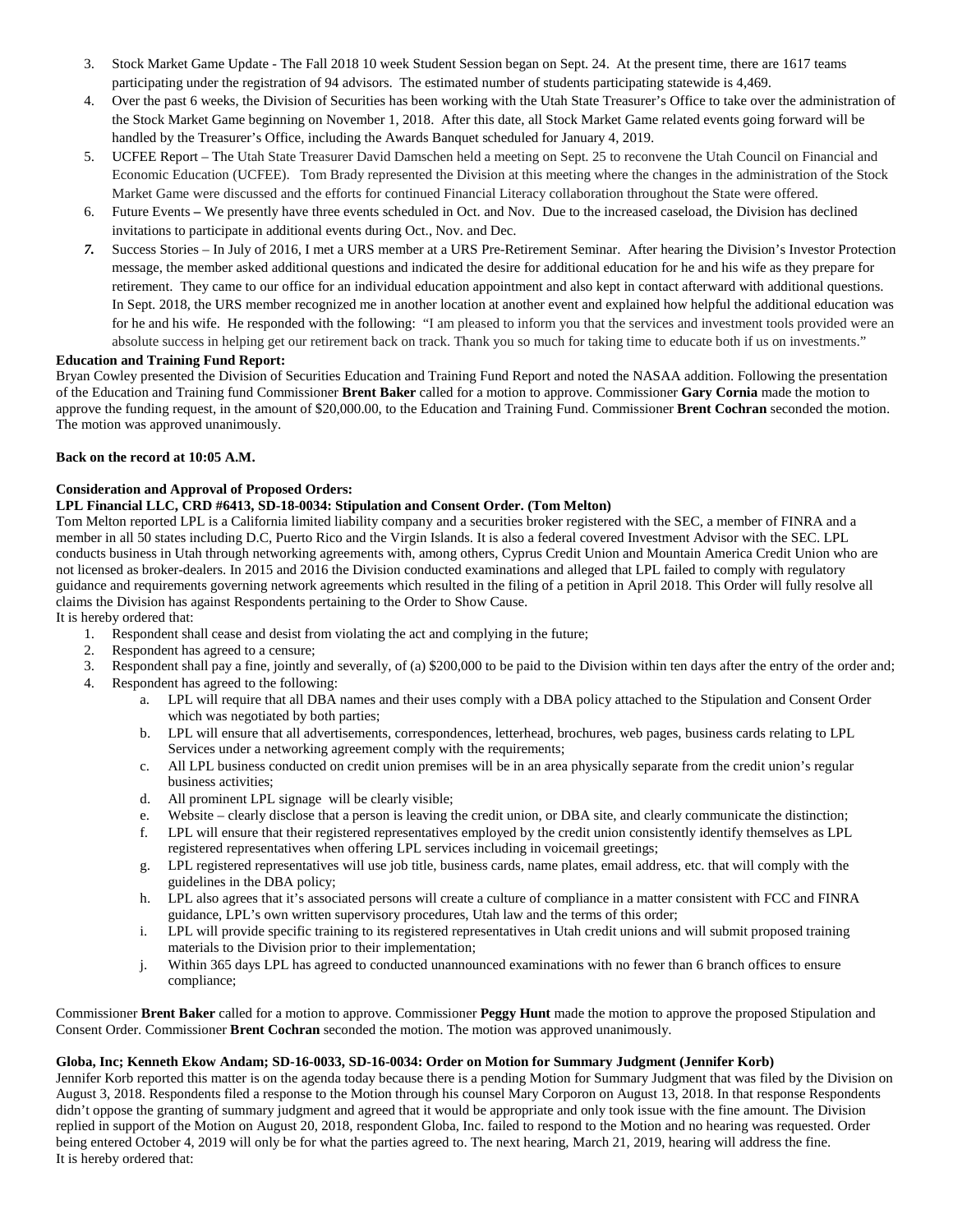- 1. No judgment is to be entered against Global until a proper factual presentation is made about service of the Motion on the respondent entity.
- 2. Respondents cease and desist from engaging in any further conduct in violation of Utah Code Ann 61-1-1.
- 3. Respondents are permanently barred from associating with any broker-dealer or investment adviser licensed in Utah.
- 4. A fine should be imposed against Andam in an amount to be determined following an evidentiary hearing on the factual issues of the appropriate amount of the fine.

Commissioner **Brent Baker** called for a motion to approve. Commissioner **Peggy Hunt** made the motion to approve the proposed Stipulation and Consent Order. Commissioner **Brent Cochran** seconded the motion. The motion was approved unanimously.

# **Lloyd B. Sharp; SD-17-0050: Order of the Commission**

Paula Faeber and Tom Melton reviewed the circumstances of this case. Respondent did not attend the hearing resulting in a default being discussed. The 'Renewed Motion for Default of Lloyd Benton Sharp' was presented to the Commission and it was agreed that a new order would be prepared based on the Renewed Motion outlining the events, law and considered fine amounts.

Commissioner **Brent Baker** called for a motion to deny. Commissioner **Gary Cornia** made the motion to deny the Motion for Default and Summary Judgment. Commissioner **Lyle White** seconded the motion. The motion was denied unanimously.

#### **Utah Gold and Silver Depository, LLC; Craig Anthony Franco; SD-14-0019, SD-14-0020, SD-16-0035 and SD-16-0036: Findings of Fact, Conclusion of Law and Order as to the Amount of the Find to be Imposed Against Respondents. (Jennifer Korb)**

Jennifer Korb reported that at the last commission meeting held August 2, 2018 the Commission heard argument regarding the appropriate amount of the fine. The Division's Motion for Summary Judgment had already been granted but the fine was in dispute and argument was presented by each side regarding the fine.

It is hereby ordered that:

1. Respondent shall pay a \$300,000.00 fine.

Commissioner **Brent Baker** called for a motion to approve. Commissioner **Peggy Hunt** made the motion to approve the fine. Commissioner **Brent Cochran** seconded the motion. The motion was approved unanimously

#### **Stephen Brandley; Clearwater Funding, LLC; SD-16-0039 and SD-0041: Finds of Fact, Conclusion of Law and Order as to Amount of Fine Imposed Against Respondents. (Jennifer Korb)**

Jennifer Korb reported Respondent, James Cameron Lee, has already been settled and his settlement has been approved. Arguments regarding the fine against Respondents were heard at the last commission meeting on August 2, 2018 and presented by each party. Respondents and the Division entered into a Stipulation and Consent order, which was approved, but the fine was left to be determined by the Commission. It is hereby ordered that:

1. Respondents assessed a fine jointly and severally in the amount of \$175,000.00 on the date of this order.

Commissioner **Brent Baker** called for a motion to approve. Commissioner **Peggy Hunt** made the motion to approve the proposed Default Order. Commissioner **Brent Baker** seconded the motion. The motion was approved unanimously.

# **Matthew Hal Marchbanks, SD-18-0028: Stipulation and Consent Order (Paula Faeber)**

Stipulation & consent order Mr. Marchbanks as all of the rest of the parties have been stayed pending the outcome of a criminal case against two of the parties. Respondent has chosen to move forward with the Stipulation and Consent. The Divisions investigation was from May 2012 to June 2013 and connected with the offer and sale of a security in Arenal Energy. The respondents jointly made material misrepresentations and omissions and collected approximate \$202, 000.00 in investor money. Respondent played a small role, there was one investor he talked to that invested \$5,000.00 in Arenal Energy and has voluntarily paid that money back to investors even though the money was forwarded to Arenal Energy. In the Stipulation and Consent order Respondent admits the findings and conclusions pertaining to unlicensed activity but neither admits or denies the remaining allegations in the Order to Show Cause. It is ordered that:

- 1. Respondent will cease and desist from violating the act and to comply with the requirements of the act in all future business in Utah;
- 2. Respondent agrees not to be licensed or apply for a license in the Securities industry for a period of one year after the entry of this order;
- 3. Respondent will pay a fine of \$2,500.00 to be paid to the Division within three days after the entry of the order.

Commissioner **Brent Baker** called for a motion to approve. Commissioner **Lyle White** made the motion to approve the proposed Default Order. Commissioner **Peggy Hunt** seconded the motion. The motion was approved unanimously.

# **Kenneth Boyce, SD-18-0034: Stipulation and Consent Order (Paula Faefer)**

Ken Barton presented that this is a companion administrative action based on a criminal referral. In 2012 the Division initiated a for cause examination in to the activities of Respondent. The Division received an investor complaint that Respondent recommended the liquidation of the investor's annuity contracts, which Respondent had sold to the investor, to purchase an investment with Bockweld Consulting LLC. During the course of the investigation, the Division discovered other Utah investors, outside of the original complainant, whom Respondent had solicited and sold investments in Bockweld Consulting LLC to. In total, Respondent solicited and sold \$300,000 worth of investments in Bockweld Consulting LLC to Utah investors. Investor's money was being deposited into accounts to pay for Respondents commissions and to other Bockweld Consulting LLC principal's individual accounts. The Division learned of a criminal investigation being headed by the U.S. Attorney for Oklahoma into Bockweld Consulting LLC including Respondents activity. Respondent's misrepresentations and omissions through Bockweld Consulting LLC were presented. It is ordered that:

- 1. Respondent will cease and desist from violating the act and to comply with the requirements of the act in all future business in Utah;
- 2. Respondent will admit to the Division's findings and conclusions;
- 3. Respondent is barred from working with any issuer raising capital in Utah;